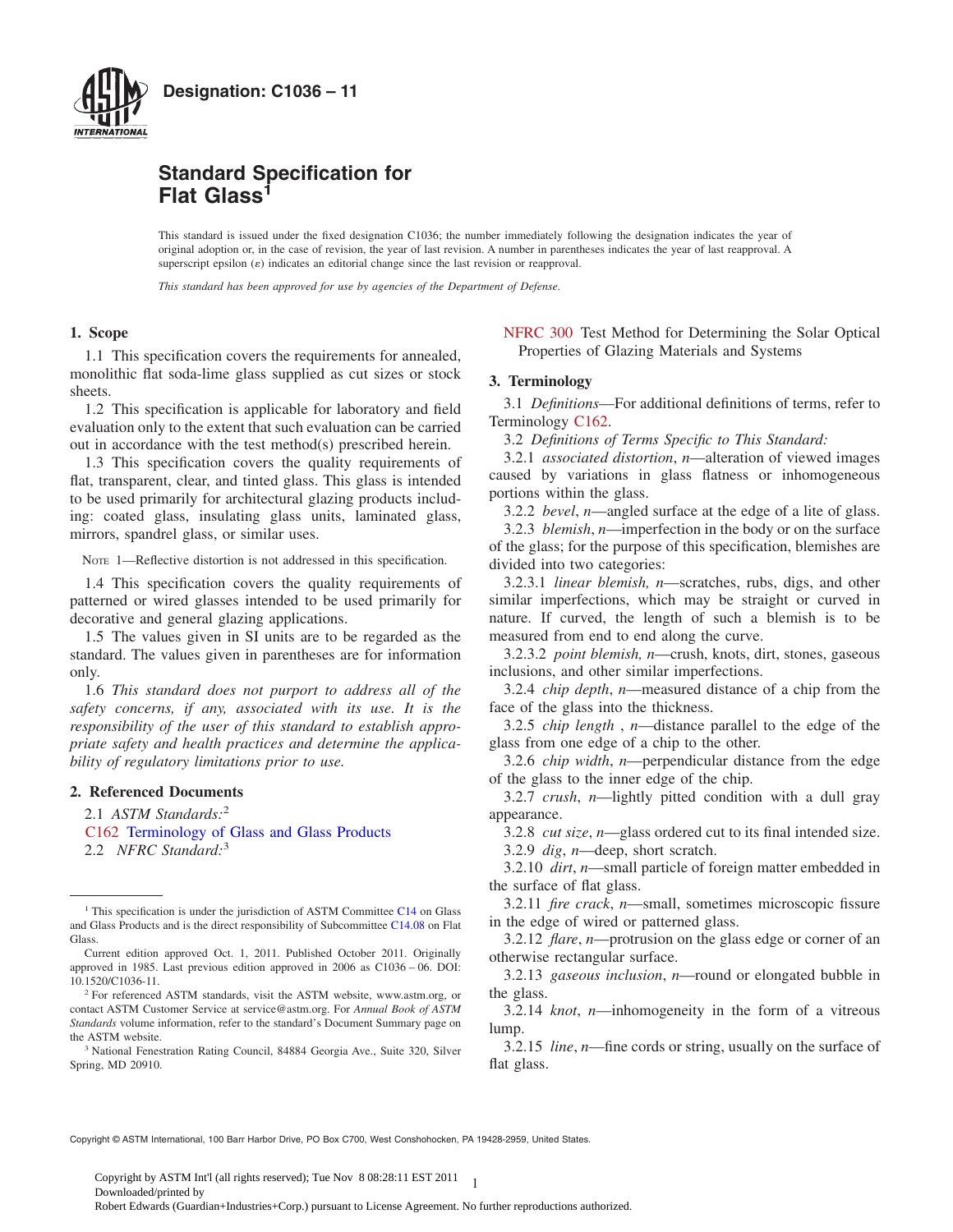<span id="page-1-1"></span><span id="page-1-0"></span>

#### **TABLE 1 Allowable Shell Chip Size and Distribution (Type I Glass) for Cut Size and Stock Sheet Qualities**

| Description                           | Q1                                                                                                     | Q <sub>2</sub>                                                                                         | Q3                                                                                          | O <sub>4</sub>                               |
|---------------------------------------|--------------------------------------------------------------------------------------------------------|--------------------------------------------------------------------------------------------------------|---------------------------------------------------------------------------------------------|----------------------------------------------|
| Chip depth                            | Chip depth $\leq$ 25 %<br>of glass thickness                                                           | Chip depth $\leq 50$ %<br>of glass thickness                                                           | Chip depth $\leq 50$ %<br>of glass thickness                                                | Chip depth $\leq 50$ %<br>of glass thickness |
| Chip width <sup><math>A</math></sup>  | Chip width $\leq$ 25 %<br>of glass thickness<br>or 1.6 mm $(\frac{1}{16}$ in.)<br>whichever is greater | Chip width $\leq 50\%$<br>of glass thickness<br>or 1.6 mm $(\frac{1}{16}$ in.)<br>whichever is greater | Chip width $\leq$<br>glass thickness<br>or 6 mm $(1/4 \text{ in.})$<br>whichever is greater | Not limited                                  |
| Chip length <sup><math>A</math></sup> | Chip length $\leq 2$<br>times the chip width                                                           | Chip length $\leq 2$<br>times the chip width                                                           | Chip length $\leq 2$<br>times the chip width                                                | Not limited                                  |

*<sup>A</sup>* For stock sheets, there is no limit for chip width and length.

|  |  |  |  |  |  | TABLE 2 Dimensional Tolerance for Rectangular Shapes of Type 1 Transparent, Flat Glass <sup>A</sup> |  |
|--|--|--|--|--|--|-----------------------------------------------------------------------------------------------------|--|
|--|--|--|--|--|--|-----------------------------------------------------------------------------------------------------|--|

| Nominal Designation |                                         | <b>Thickness Range</b> |       |       | Length and Width Tolerance <sup>A</sup> |        |             | Squareness (D1-D2) |             |                    |         |          |        |                    |  |
|---------------------|-----------------------------------------|------------------------|-------|-------|-----------------------------------------|--------|-------------|--------------------|-------------|--------------------|---------|----------|--------|--------------------|--|
| SI                  | Traditional                             |                        | mm    |       | in.                                     |        | Cut Size    |                    |             | <b>Stock Sheet</b> |         | Cut Size |        | <b>Stock Sheet</b> |  |
| mm                  | Designation <sup>B</sup><br>Designation |                        | max   | min   | max                                     | $±$ mm | $(\pm$ in.) | $±$ mm             | $(\pm$ in.) | mm                 | (in.)   | mm       | (in.)  |                    |  |
| 1.0                 | micro-slide                             | 0.79                   | 1.24  | 0.031 | 0.049                                   | 1.6    | (1/16)      | 6.4                | (1/4)       | 2.0                | (5/64)  | 3.0      | (1/8)  |                    |  |
| 1.5                 | photo                                   | 1.27                   | 1.78  | 0.05  | 0.07                                    | 1.6    | (1/16)      | 6.4                | (1/4)       | 2.0                | (5/64)  | 3.0      | (1/8)  |                    |  |
| 2                   | picture                                 | 1.80                   | 2.13  | 0.071 | 0.084                                   | 1.6    | (1/16)      | 6.4                | (1/4)       | 2.0                | (5/64)  | 3.0      | (1/8)  |                    |  |
| 2.5                 | single                                  | 2.16                   | 2.57  | 0.085 | 0.101                                   | 1.6    | (1/16)      | 6.4                | (1/4)       | 2.0                | (5/64)  | 3.0      | (1/8)  |                    |  |
| 2.7                 | lami                                    | 2.59                   | 2.90  | 0.102 | 0.114                                   | 1.6    | (1/16)      | 6.4                | (1/4)       | 2.0                | (5/64)  | 3.0      | (1/8)  |                    |  |
| $3^{\circ}$         | double, 1/8 in.                         | 2.92                   | 3.40  | 0.115 | 0.134                                   | 1.6    | (1/16)      | 6.4                | (1/4)       | 2.0                | (5/64)  | 3.0      | (1/8)  |                    |  |
| 4                   | $5/32$ in.                              | 3.78                   | 4.19  | 0.149 | 0.165                                   | 1.6    | (1/16)      | 6.4                | (1/4)       | 2.0                | (5/64)  | 3.0      | (1/8)  |                    |  |
| 5                   | 3/ <sub>16</sub> in.                    | 4.57                   | 5.05  | 0.18  | 0.199                                   | 1.6    | (1/16)      | 6.4                | (1/4)       | 2.0                | (5/64)  | 3.0      | (1/8)  |                    |  |
| 6                   | $\frac{1}{4}$ in.                       | 5.56                   | 6.20  | 0.219 | 0.244                                   | 1.6    | (1/16)      | 6.4                | (1/4)       | 2.0                | (5/64)  | 3.0      | (1/8)  |                    |  |
| 8                   | $\frac{5}{16}$ in.                      | 7.42                   | 8.43  | 0.292 | 0.332                                   | 2.0    | (5/64)      | 6.4                | (1/4)       | 2.8                | (7/64)  | 6.0      | (1/4)  |                    |  |
| 10                  | 3/8 in.                                 | 9.02                   | 10.31 | 0.355 | 0.406                                   | 2.4    | (3/32)      | 6.4                | (1/4)       | 3.4                | (1/8)   | 6.0      | (1/4)  |                    |  |
| 12                  | $\frac{1}{2}$ in.                       | 11.91                  | 13.49 | 0.469 | 0.531                                   | 3.2    | (1/8)       | 6.4                | (1/4)       | 4.5                | (11/64) | 10.0     | (3/8)  |                    |  |
| 16                  | $5/8$ in.                               | 15.09                  | 16.66 | 0.595 | 0.656                                   | 4.0    | (5/32)      | 6.4                | (1/4)       | 5.7                | (7/32)  | 12.0     | (1/2)  |                    |  |
| 19                  | 3/ <sub>4</sub> in.                     | 18.26                  | 19.84 | 0.719 | 0.781                                   | 4.8    | (3/16)      | 6.4                | (1/4)       | 6.8                | (1/4)   | 14.0     | (9/16) |                    |  |
| 22                  | $\frac{7}{8}$ in.                       | 21.44                  | 23.01 | 0.844 | 0.906                                   | 5.6    | (7/32)      | 6.4                | (1/4)       | 7.9                | (19/64) | 16.0     | (5/8)  |                    |  |
| 25                  | $1$ in.                                 | 24.61                  | 26.19 | 0.969 | 1.031                                   | 6.4    | (1/4)       | 6.4                | (1/4)       | 9.0                | (11/32) | 18.0     | (3/4)  |                    |  |

*<sup>A</sup>* Length and width of cut size and stock sheets of flat glass include flares and bevels.

*<sup>B</sup>* These designations apply only to ASTM International and may not reflect other international standards.

*<sup>C</sup>* Within the 3.0 designation there are some applications that may require different thickness ranges such as DST. (Typical minimum thickness for DST is 0.120 in.)

3.2.16 *patterned glass*, *n*—rolled flat glass having a pattern on one or both surfaces.

3.2.17 *ream*, *n*—linear distortion as a result of nonhomogeneous layers of flat glass.

3.2.18 *rub*, *n*—abrasion of a glass surface producing a frosted appearance.

3.2.19 *scratch*, *n*—damage on a glass surface in the form of a line caused by the movement of an object across and in contact with the glass surface.

3.2.20 *shell chip*, *n*—circular indentation in the glass edge as a result of breakage of a small fragment out of an otherwise regular surface.

3.2.21 *stock sheets*, *n*—glass ordered in sizes intended to be cut to create final or cut size (that is, uncuts, intermediates, jumbos, and lehr ends).

3.2.22 *stone*, *n*—crystalline inclusion in glass.

3.2.23 *string*, *n*—straight or curled line, usually resulting from slow solution of a large grain of sand or foreign material.

3.2.24 *tinted glass*, *n*—glass formulated to have a uniform color throughout the glass, with the purpose of reducing glare (visible transmittance), solar heat gain, or visible/ultraviolet (UV) transmittance.

3.2.25 *v-chip*, *n*—v-shaped imperfection in the edge of the glass lite.

3.2.26 *vision interference angle*, *n*—viewing angle at which distortion in transmission first appears (see [Fig. 2\)](#page-4-0).

3.2.27 *wired glass*, *n*—flat glass with a layer of wire mesh embedded in the glass.

3.2.28 *bow*, *n*—a condition in which a lite of flat glass departs from a true plane.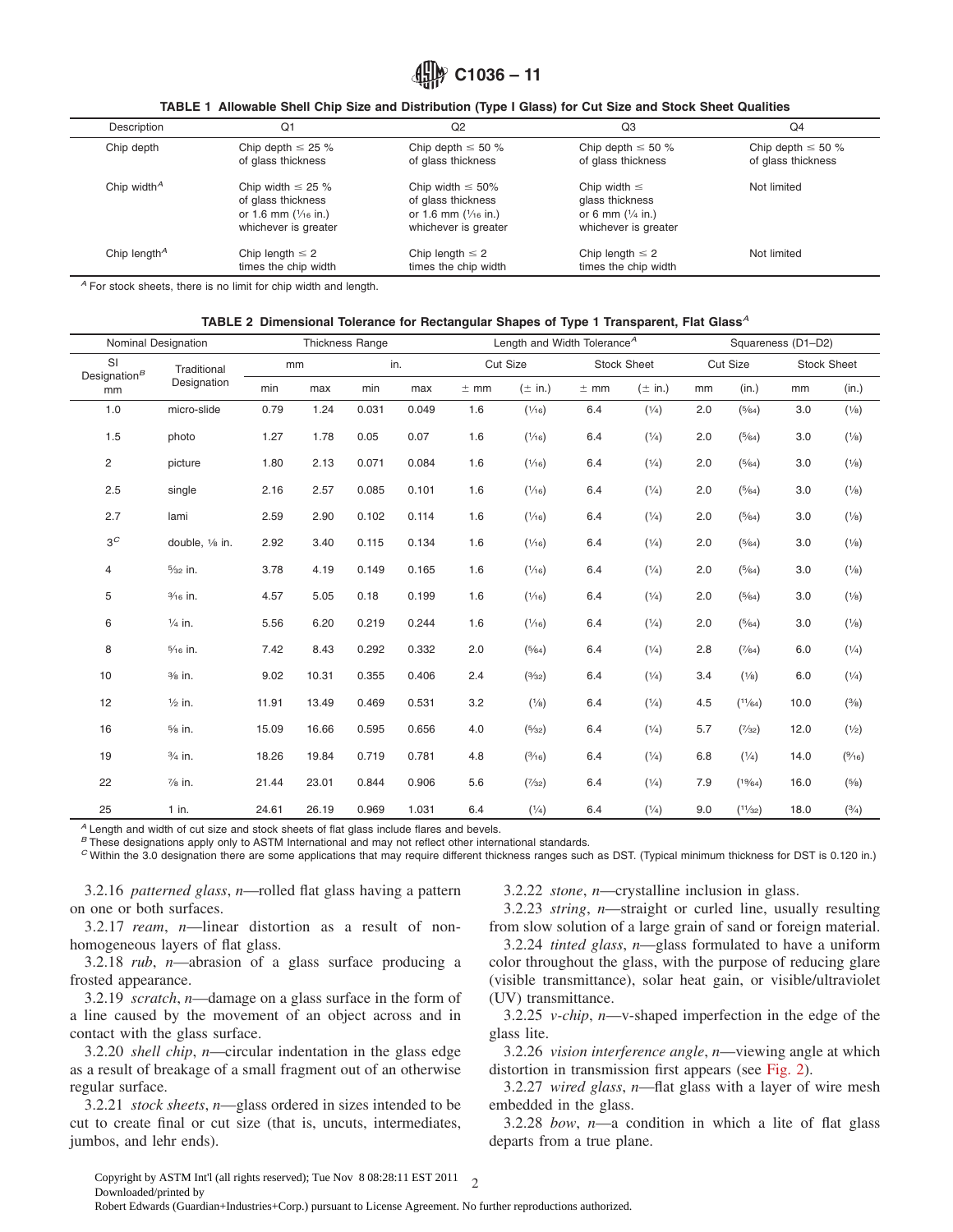# <span id="page-2-1"></span>**C1036 – 11**

#### **TABLE 3 Allowable Point Blemish Size and Distribution For Cut Size Qualities***<sup>A</sup>*

| <b>Blemish Size</b>                          | Q <sub>1</sub>                                                         | Q2                                                                     | O <sub>3</sub>                                                         | Q <sub>4</sub>                                                         |
|----------------------------------------------|------------------------------------------------------------------------|------------------------------------------------------------------------|------------------------------------------------------------------------|------------------------------------------------------------------------|
| mm $(in.)^{B,C,D}$                           | Quality 1                                                              | Quality 2                                                              | Quality 3                                                              | Quality 4                                                              |
| < 0.50<br>(0.02)                             | Allowed $\epsilon$                                                     | Allowed $\epsilon$                                                     | Allowed                                                                | Allowed                                                                |
| $\geq 0.50 < 0.80$<br>$\geq$ (0.02) < (0.03) | Allowed with a<br>minimum separation<br>of 1500 mm (60 in.) $\sqrt{r}$ | Allowed with a<br>minimum separation<br>of 600 mm $(24 \text{ in.})^F$ | Allowed                                                                | Allowed                                                                |
| $\geq 0.80 < 1.20$<br>$\geq$ (0.03) < (0.05) | None allowed                                                           | Allowed with a<br>minimum separation<br>of 1200 mm (48 in.) $F$        | Allowed                                                                | Allowed                                                                |
| $\geq 1.20 < 1.50$<br>$\geq$ (0.05) < (0.06) | None allowed                                                           | Allowed with a<br>minimum separation<br>of 1500 mm (60 in.) $F$        | Allowed with a<br>minimum separation<br>of 600 mm $(24 \text{ in.})^F$ | Allowed                                                                |
| $\geq 1.50 < 2.00$<br>$\geq$ (0.06) < (0.08) | None allowed                                                           | None allowed                                                           | Allowed with a<br>minimum separation<br>of 600 mm $(24 \text{ in.})^F$ | Allowed                                                                |
| $\geq 2.00 < 2.50$<br>$\geq$ (0.08) < (0.10) | None allowed                                                           | None allowed                                                           | None allowed                                                           | Allowed with a<br>minimum separation<br>of 600 mm $(24 \text{ in.})^F$ |
| $\geq 2.5$<br>$\geq (0.10)$                  | None allowed                                                           | None allowed                                                           | None allowed                                                           | None allowed                                                           |

*A* Table values are for 6.0 mm (1/4 in.) and less. For glass thicker than 6.0 mm (1/4 in.) and less than or equal to 12.0 mm (1/2 in.), they may contain proportionally larger blemishes for the same minimum separation distances. (For example, a 12-mm Q3 sample with a blemish size of  $\geq 3.0 < 4.0$  mm, the allowable minimum separation would be 600 mm.) [Table 3](#page-2-1) does not apply to glass thicker than 12.0 mm ( $\frac{1}{2}$  in.). Allowable blemishes for glass thicker than 12.0 mm ( $\frac{1}{2}$  in.) shall be determined by agreement between the buyer and the seller.

<sup>B</sup> See [6.1.1.1](#page-6-0) for detection of point blemishes.<br>
<sup>C</sup> See [6.1.1.2](#page-6-1) for measurement of point blemishes.<br>
<sup>D</sup> For Q1 and Q2 only, the blemish size includes associated distortion (see [6.1.1.2\)](#page-6-1).<br>
<sup>E</sup> Provided that normally al

*<sup>F</sup>* See [6.1.1.4](#page-6-2) for minimum blemish separation.

#### **TABLE 4 Point Blemishes Allowed for Stock Sheets**

NOTE 1-In addition to the point blemishes allowed per [Table 3,](#page-2-1) rejectable point blemishes are allowed in Stock Sheets up to the limits shown in [Table 4.](#page-2-2)

| Glass Area                                                                                                       | Rejectable Point Blemishes Allowed per Sheet |
|------------------------------------------------------------------------------------------------------------------|----------------------------------------------|
| If glass area<br>$<$ 7 m <sup>2</sup> (75 ft <sup>2</sup> )                                                      | One rejectable point blemish                 |
| If glass area<br>$\geq$ 7 m <sup>2</sup> (75 ft <sup>2</sup> )<br>but < 14 m <sup>2</sup> (150 ft <sup>2</sup> ) | Two rejectable point blemishes               |
| If glass area<br>$\geq$ 14 m <sup>2</sup> (150 ft <sup>2</sup> )                                                 | Three rejectable point blemishes             |

3.2.29 *clear glass*, *n*—glass formulated to have high transmittance in the visible spectrum greater than 82 % (reference to [NFRC 300](#page-7-0) measurement method) at a standard thickness of 6 mm (1/4 in.) with high clarity and lack of color as compared to tinted glass of the same thickness. This includes glass with ultra high transmittance for additional clarity. Edge color of clear glass can vary so the glass manufacturer should be consulted regarding an application where edge color is an aesthetic consideration.

### <span id="page-2-2"></span>**4. Classification and Intended Use**

NOTE 2—When referencing this specification, the user shall indicate the title and date of the specification, and the type, class, quality (including cut-size or stock sheets), size, and thickness of the glass.

4.1 *Types, Classes, Forms, Qualities, and Finishes*—Glass shall be of the following types, classes, forms, qualities, and finishes, as specified:

| 4.1.1 Type I-Transparent Flat Glass: |
|--------------------------------------|
|--------------------------------------|

#### 4.1.1.1 *Class 1—Clear*:

<span id="page-2-0"></span>

| Quality                                     | <b>Typical Use</b>                                                                                                             |
|---------------------------------------------|--------------------------------------------------------------------------------------------------------------------------------|
|                                             |                                                                                                                                |
| Quality-Q1<br>(cut-size or<br>stock sheets) | Production of high-quality mirrors.                                                                                            |
| Quality-Q2<br>(cut-size or<br>stock sheets) | Production of general use mirrors and other<br>applications.                                                                   |
| Quality-Q3<br>(cut-size or<br>stock sheets) | Production of architectural glass products in-<br>cluding coated, heat treated, laminated, and<br>other select glass products. |
| Quality-Q4<br>(cut-size or<br>stock sheets) | General glazing applications.                                                                                                  |

4.1.1.2 *Class 2—Tinted*: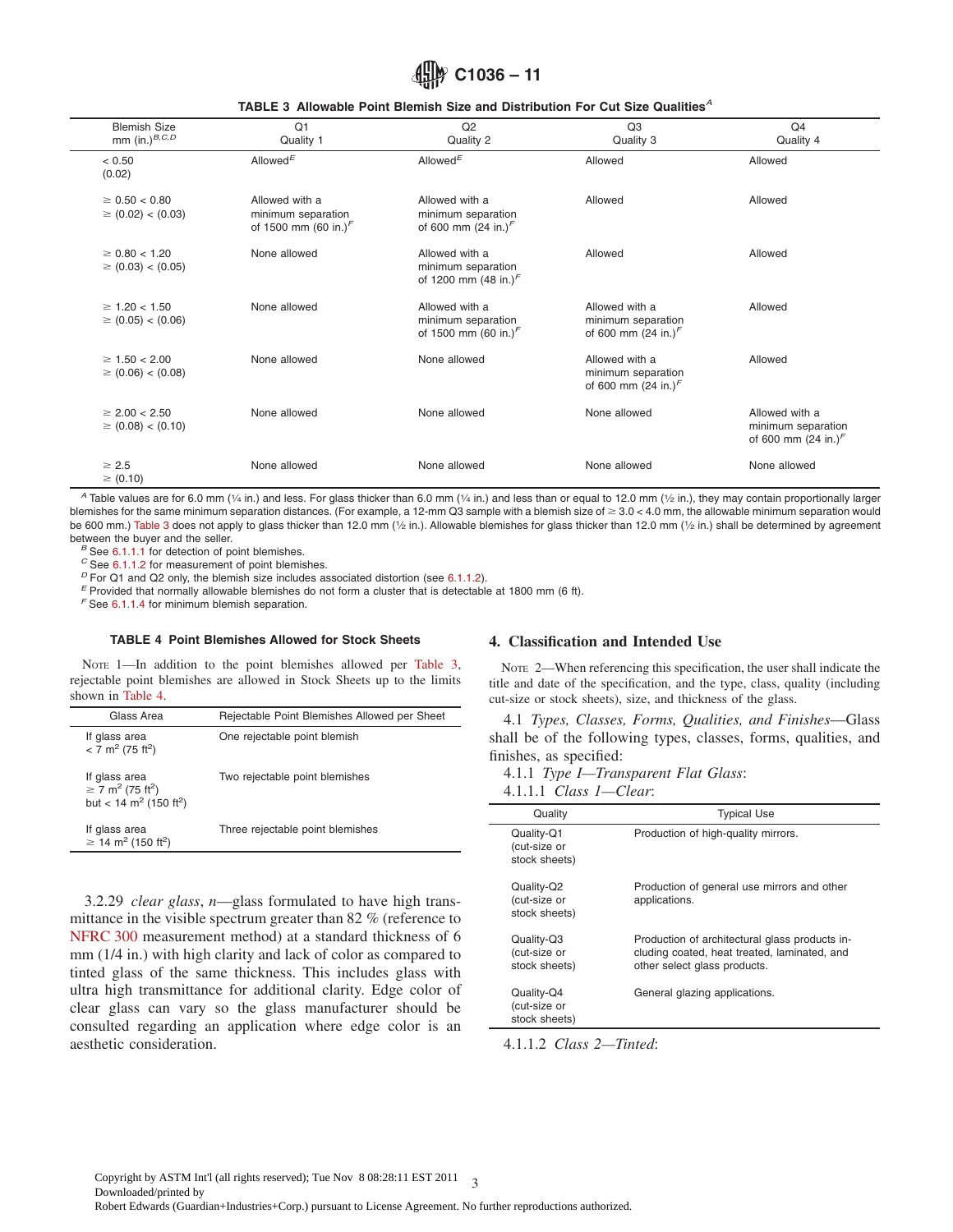<span id="page-3-0"></span>**C1036 – 11**



<span id="page-3-1"></span>

| TABLE 5 Allowable Linear Blemish Size and Distribution for Cut Size and Stock Sheet Qualities |  |
|-----------------------------------------------------------------------------------------------|--|
|-----------------------------------------------------------------------------------------------|--|

| Linear Blemish Size <sup>A</sup><br>Intensity Length                                                                                                                | Q <sub>1</sub><br>Quality 1<br><b>Distribution</b>          | Q <sub>2</sub><br>Quality 2<br><b>Distribution</b>          | Q <sub>3</sub><br>Quality 3<br><b>Distribution</b>         | Q <sub>4</sub><br>Quality 4<br>Distribution                |
|---------------------------------------------------------------------------------------------------------------------------------------------------------------------|-------------------------------------------------------------|-------------------------------------------------------------|------------------------------------------------------------|------------------------------------------------------------|
| Faint $\leq$ 75 mm (3 in.)                                                                                                                                          | Allowed with a<br>minimum separation<br>of 1500 mm (60 in.) | Allowed with a<br>minimum separation<br>of 1200 mm (48 in.) | Allowed                                                    | Allowed                                                    |
| Faint $> 75$ mm (3 in.)                                                                                                                                             | None allowed                                                | None allowed                                                | Allowed                                                    | Allowed                                                    |
| Light $\leq$ 75 mm (3 in.)                                                                                                                                          | None allowed                                                | Allowed with a<br>minimum separation<br>of 1200 mm (48 in.) | Allowed                                                    | Allowed                                                    |
| Light $> 75$ mm (3 in.)                                                                                                                                             | None allowed                                                | None allowed                                                | Allowed                                                    | Allowed                                                    |
| Medium $\leq$ 75 mm (3 in.)                                                                                                                                         | None allowed                                                | None allowed                                                | Allowed with a<br>minimum separation<br>of 600 mm (24 in.) | Allowed                                                    |
| Medium $> 75$ mm (3 in.)                                                                                                                                            | None allowed                                                | None allowed                                                | None allowed                                               | Allowed                                                    |
| Heavy $\leq$ 150 mm (6 in.)                                                                                                                                         | None allowed                                                | None allowed                                                | None allowed                                               | Allowed with a<br>minimum separation<br>of 600 mm (24 in.) |
| Heavy $> 150$ mm (6 in.)                                                                                                                                            | None allowed                                                | None allowed                                                | None allowed                                               | None allowed                                               |
| $A \cap \mathbb{R}$ and $A \cap \mathbb{R}$ and $A \cap \mathbb{R}$ and $A \cap \mathbb{R}$ and $A \cap \mathbb{R}$ and $A \cap \mathbb{R}$ and $A \cap \mathbb{R}$ |                                                             |                                                             |                                                            |                                                            |

See [6.1.1.3](#page-6-3) for detection of linear blemishes.

| Quality                                     | <b>Typical Use</b>                                                                                                             |
|---------------------------------------------|--------------------------------------------------------------------------------------------------------------------------------|
| Quality-Q1                                  | Not available.                                                                                                                 |
| Quality-Q2<br>(cut-size or<br>stock sheets) | Production of general use mirrors and other<br>applications.                                                                   |
| Quality-Q3<br>(cut-size or<br>stock sheets) | Production of architectural glass products in-<br>cluding coated, heat treated, laminated, and<br>other select glass products. |
| Quality-Q4<br>(cut-size or<br>stock sheets) | General glazing applications.                                                                                                  |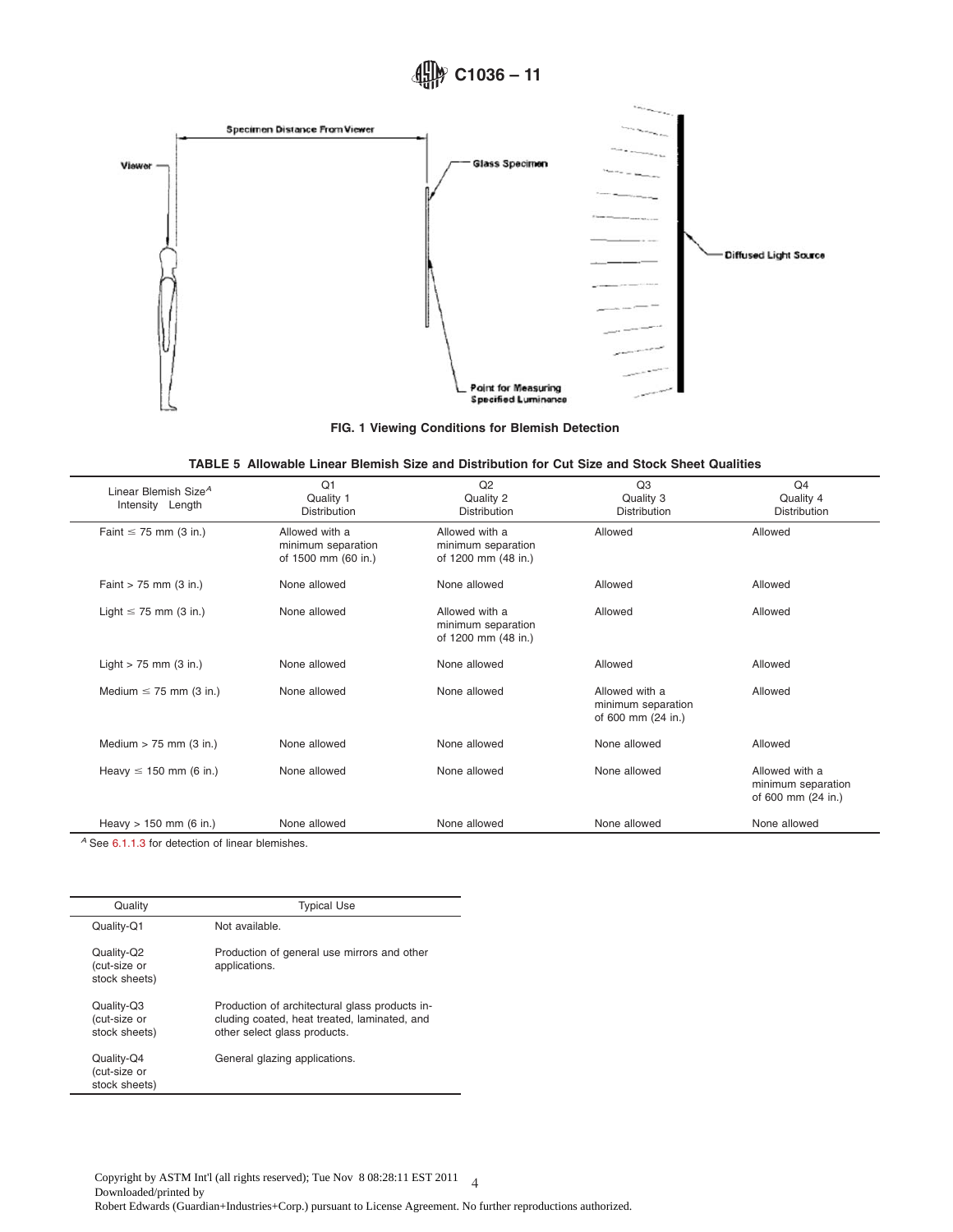

<span id="page-4-0"></span>**FIG. 2 Vision Interference Angle Procedure**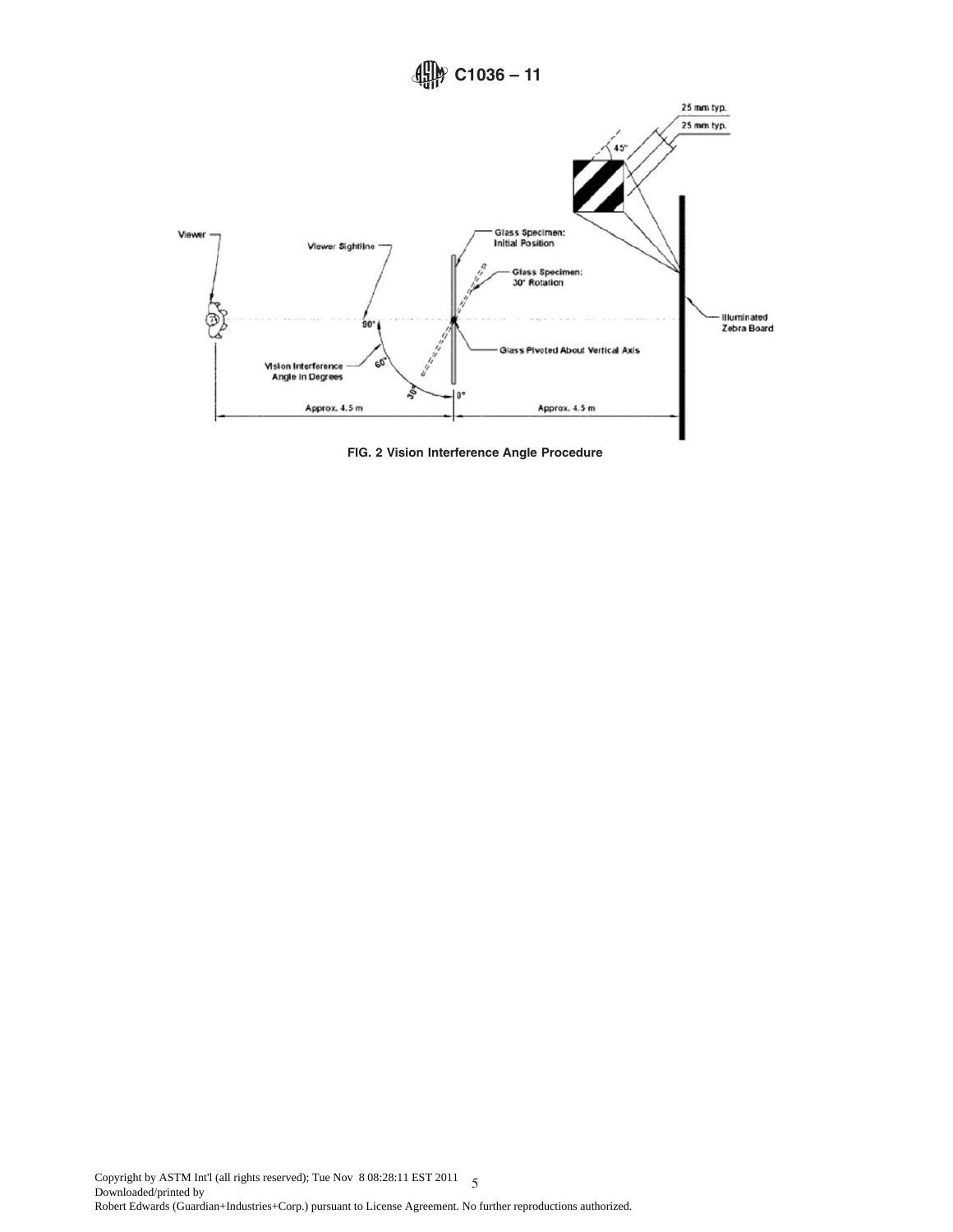|  |  |  |  |  | 4.1.2 Type II-Patterned and Wired Flat Glass: |  |  |  |  |
|--|--|--|--|--|-----------------------------------------------|--|--|--|--|
|--|--|--|--|--|-----------------------------------------------|--|--|--|--|

4.1.2.1 *Class 1—Clear*

4.1.2.2 *Class 2—Tinted*:

| Quality        | <b>Typical Use</b>                                                                                                  |
|----------------|---------------------------------------------------------------------------------------------------------------------|
| Quality-Q5     | Applications in which design and aesthetic<br>characteristics are major considerations.                             |
| Quality-Q6     | Applications in which functional characteris-<br>tics are a consideration and blemishes are<br>not a major concern. |
| Form           | Description                                                                                                         |
| Form 1         | Wired glass, polished both sides                                                                                    |
| Form 2         | Wired glass, patterned surfaces                                                                                     |
| Form 3         | Patterned glass                                                                                                     |
| Finish         | Description                                                                                                         |
| Finish 1 (F1)  | Patterned one side                                                                                                  |
| Finish 2 (F2)  | Patterned both sides                                                                                                |
| Mesh           | Description                                                                                                         |
| Mesh $1$ (M1)  | Diamond                                                                                                             |
| Mesh 2 (M2)    | Square                                                                                                              |
| Mesh 3 (M3)    | Parallel strand                                                                                                     |
| Mesh $4$ (M4)  | Special                                                                                                             |
| Pattern        | Description                                                                                                         |
| Pattern 1 (P1) | Linear                                                                                                              |
| Pattern 2 (P2) | Geometric                                                                                                           |
| Pattern 3 (P3) | Random                                                                                                              |
| Pattern 4 (P4) | Special                                                                                                             |

## **5. Requirements**

5.1 *Requirements for Type I (Transparent Flat Glass)*:

5.1.1 *Edge Requirements*—Edges of glass shall be supplied as specified:

NOTE 3—Glass edges are typically supplied as factory cut. Optional edge work can be specified as seamed, ground, polished, beveled, mitered, or other, as arranged with the manufacturer. See manufacturer's literature for more information.

5.1.1.1 *Shell Chips*—Shell chips are permitted within the requirements shown in [Table 1.](#page-1-0)

5.1.1.2 *V-Chips*—Visible V-chips are not permitted. (See [6.1.1](#page-6-4) for viewing criteria.)

5.1.2 *Dimensional Tolerances*—Tolerances for length, width, squareness, and thickness for rectangular shapes shall be

**TABLE 6 Allowable Distortion (Type I Glass) for Cut Size and Stock Sheet Qualities***<sup>A</sup>*

|                                                     | O.                | Ω2                | OЗ                | Ω4                |
|-----------------------------------------------------|-------------------|-------------------|-------------------|-------------------|
| Allowable Vision<br>Interference Angle <sup>B</sup> | $\geq 60^{\circ}$ | $\geq 50^{\circ}$ | $\geq 35^{\circ}$ | $\geq 25^{\circ}$ |

*<sup>A</sup>* [Table 6](#page-5-0) does not apply to glass thicker than 6.0 mm (1⁄4 in.). Allowable distortion for glass thicker than 6.0 mm (1/4 in.) shall be determined by agreement between the buyer and the seller.<br><sup>*B*</sup> See [6.1.2](#page-6-8) and [Fig. 2](#page-4-0) for determining the vision interference angle.

6 Copyright by ASTM Int'l (all rights reserved); Tue Nov 8 08:28:11 EST 2011 Downloaded/printed by

in accordance with [Table 2.](#page-1-1) Nonrectangular shapes shall use the same thickness tolerances in [Table 2.](#page-1-1) For linear straight line dimensions of nonrectangular shapes, the length and width requirements in [Table 2](#page-1-1) shall be used. For curvilinear dimensions of nonrectangular shapes, tolerances shall be as agreed upon by the involved parties.

5.1.3 *Blemishes*—Allowable blemishes are addressed in Section [6](#page-6-5) and in [Tables 3-5.](#page-2-1)

5.1.4 *Uniformity*—For glass with a thickness of 6 mm (1⁄4 in.) or less, the glass shall not vary in thickness more than 0.1 mm (0.004 in.) over a 100 mm (4 in.) length.

5.1.5 *Distortion*—Reams, strings, lines, and other allowable distortion (in transmission) are addressed in Section [6](#page-6-5) and [Table 6.](#page-5-0)

5.1.6 *Squareness*—The squareness requirements for cut glass are shown in [6.1.4](#page-7-1) and [Table 2.](#page-1-1)

5.2 *Requirements for Type II (Patterned and Wired Flat Glass)*:

5.2.1 *Wired (Forms 1 and 2)*:

5.2.1.1 *Form 1 (Polished Both Sides)*—Glass may contain waviness that does not interfere with vision normal to the surface.

5.2.1.2 *Form 1 & 2 (Patterned One or Both Sides)*—Glass shall not contain visible fire cracks.

5.2.1.3 *Dimensional Tolerances*—Tolerance for length, width, and thickness shall be in accordance with [Table 7.](#page-6-6)

5.2.1.4 *Wire and Mesh*—Diameter of wires shall be from 0.43 to 0.64 mm (0.017 to 0.025 in.). Discoloration and slight distortion of wire are permissible. Wired glass may contain numerous gaseous inclusions along the wire.

*(1) Mesh M1,* diamond shall be welded. Opening in the mesh shall not exceed 32 mm  $(1\frac{1}{4}$  in.) between wire intersections measured across diagonal corners of the diamond.

*(2) Mesh M2,* square shall be welded. Opening in the mesh shall not exceed 16 mm  $(5/8 \text{ in.})$  between wire intersections measured along a side of the square.

*(3) Mesh M3,* parallel strand, spacing shall be as specified.

*(4) Mesh M4,* as specified.

5.2.2 *Patterned (Form 3)*:

5.2.2.1 *Dimensional Tolerances—Finishes F1 and F2, Patterns P1, P2, P3, and P4*—Tolerances for Patterns P1 and P2 for length, width, and thickness shall be in accordance with [Table 8.](#page-6-7) Check with the manufacturer for thickness and dimensional tolerances on random Pattern P3 and special Pattern P4.

5.2.2.2 *Blemishes*—Allowable blemishes are addressed in Section [6](#page-6-5) and in [Table 9.](#page-7-2)

<span id="page-5-0"></span>5.2.2.3 Patterned glass shall not contain visible fire cracks. 5.2.2.4 *Surface Pattern*:

*(1) Quality Q5—*Surface pattern shall be clear, sharp, defined, and free of obvious disfiguration that affects the appearance of the pattern.

*(2) Quality Q6—*Surface pattern shall be free of large areas of blemishes. Scattered areas of non-uniform surface and scattered surface blemishes are permissible.

NOTE 4—Patterned glass can vary slightly in both configuration and color from run to run. Glass edge requirements stated in this standard do not apply to Type II glass.

Robert Edwards (Guardian+Industries+Corp.) pursuant to License Agreement. No further reproductions authorized.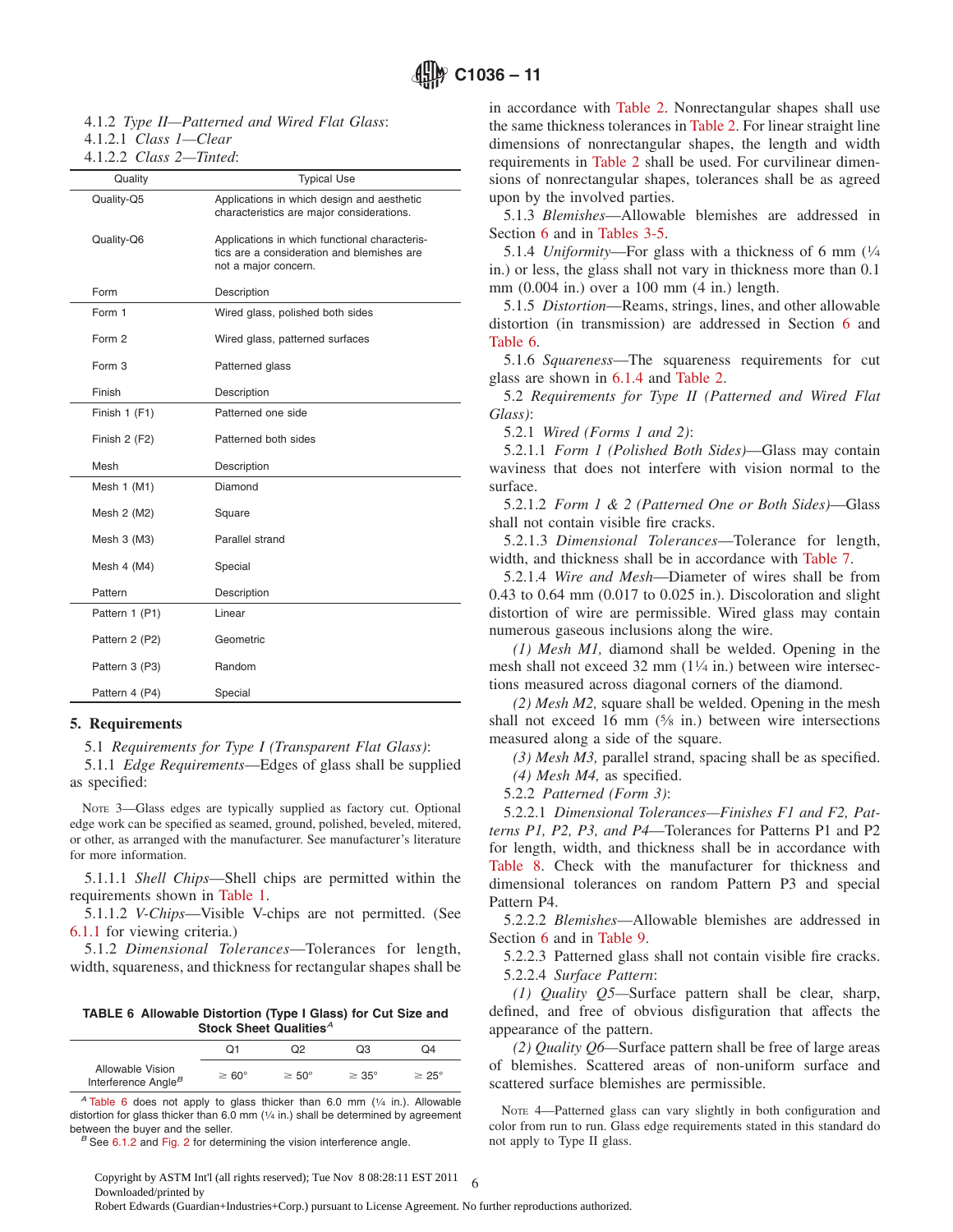## <span id="page-6-7"></span><span id="page-6-6"></span>*C1036 – 11*

#### **TABLE 7 Thickness and Tolerance for Wired Glass***<sup>A</sup>*

| SI          | Traditional   | Thickness Range |       | <b>Thickness Range</b> |       | Length and Width |             |
|-------------|---------------|-----------------|-------|------------------------|-------|------------------|-------------|
| Designation | Designation   | mm              |       |                        |       | Tolerance        |             |
| mm          | ın.           | min             | max   | min                    | max   | $\pm$ mm         | $(\pm$ in.) |
| 10          | /4            | 6.4             | 7.6   | 0.252                  | 0.299 | 4.8              | (3/16)      |
|             | $\frac{3}{8}$ | 8.76            | 10.03 | 0.303                  | 0.390 | 4.8              | (3/16)      |

*<sup>A</sup>* While the designation in millimetres and inches (traditional designation) are the same as shown in [Table 2,](#page-1-1) actual wire glass thickness is greater than non-wire glass.

**TABLE 8 Thickness and Tolerance for Patterned Glass**

| Designation    | Traditional<br>Designation  | <b>Thickness Range</b><br>mm |       | Thickness Range<br>in. |       | Length and Width<br>Tolerance |                  |
|----------------|-----------------------------|------------------------------|-------|------------------------|-------|-------------------------------|------------------|
| (mm)           |                             | min                          | max   | min                    | max   | $±$ mm                        | $(\pm$ in.)      |
| $\overline{c}$ | Picture                     | 1.80                         | 2.14  | 0.071                  | 0.084 | 1.6                           | (1/16)           |
| 2.5            | Single                      | 2.15                         | 2.90  | 0.085                  | 0.114 | 1.6                           | $(\frac{1}{16})$ |
| 3              | Double<br>$\frac{1}{8}$ in. | 3.00                         | 3.61  | 0.118                  | 0.142 | 1.6                           | $(\frac{1}{16})$ |
| $\overline{4}$ | $5/32$ in.                  | 3.62                         | 4.37  | 0.143                  | 0.172 | 1.6                           | (1/16)           |
| 5              | 3/16 in.                    | 4.39                         | 5.42  | 0.173                  | 0.213 | 1.6                           | $(\frac{1}{16})$ |
| 5.5            | $\frac{7}{32}$ in.          | 5.43                         | 5.90  | 0.214                  | 0.232 | 2.4                           | (3/32)           |
| 6              | $\frac{1}{4}$ in.           | 5.70                         | 7.60  | 0.224                  | 0.299 | 3.2                           | (1/8)            |
| 8              | $\frac{5}{16}$ in.          | 7.61                         | 9.10  | 0.300                  | 0.358 | 4.0                           | (5/32)           |
| 10             | $\frac{3}{8}$ in.           | 9.11                         | 10.70 | 0.359                  | 0.421 | 4.8                           | (3/16)           |
| 12             | $\frac{1}{2}$ in.           | 11.50                        | 13.00 | 0.453                  | 0.512 | 4.8                           | (3/16)           |

## **6. Test Methods**

## 6.1 *Test Methods for Type I Glass (Transparent Flat Glass)*:

6.1.1 *Viewing Conditions for Blemish Detection*—All visual inspections shall be made with 20/20 vision (naked eye or corrected). View samples in the vertical position at the distance as specified in the sections following. The viewer's sightline shall be at an angle of approximately 90° (perpendicular) to the surface [\(Fig. 1\)](#page-3-0) using the following lighting unless otherwise specified: daylight (without direct sunlight) or other uniform diffused background lighting that simulates daylight, with a minimum luminance of 1700 lux (160 foot-candles) measured at the approximate center of the glass surface.

6.1.1.1 *Blemish Detection for Point Blemish (Knots, Dirt, Stones, Crush, Gaseous Inclusions, and Other Similar Blemishes)*—Samples shall be viewed from a distance of approximately 1 m (39 in.). If blemishes are detected, refer to [Tables 3 and 4](#page-2-1) for evaluation criteria.

6.1.1.2 *Point Blemish Measurement*—Point blemish size shall be determined by measuring the maximum length and maximum perpendicular width of the blemish and calculating the average of the two dimensions. The allowable blemish sizes listed in [Table 3](#page-2-1) include associated distortion for Q1 and Q2, but do not include associated distortion for Q3 and Q4.

6.1.1.3 *Detection for Linear Blemishes (Scratches, Rubs, Digs, and Other Similar Blemishes)*—Samples shall be viewed at the detection distance of 3.3 m (132 in.). The inspection shall then progress sequentially to each of the shorter distances for other applicable the blemish intensities listed in [Table 10.](#page-7-3) Any <span id="page-6-5"></span><span id="page-6-4"></span>blemishes detected from these distances shall be compared with the length and separation criteria for allowable blemishes given in [Table 5.](#page-3-1)

<span id="page-6-2"></span>6.1.1.4 *Blemish Distribution*—Separation between blemishes shall be determined by measuring the distance between the two closest points of the blemishes. For blemish size ranges with different separation distance criteria, the minimum separation distance is determined by the minimum separation distance required for the larger of the two blemishes. Blemishes in size ranges that area allowed without separation distance criteria shall not be compared with those that have separation criteria.

<span id="page-6-8"></span><span id="page-6-3"></span><span id="page-6-1"></span><span id="page-6-0"></span>6.1.2 *Ream, Strings, Lines, and Distortion*—(See [Fig. 2.](#page-4-0)) Place sample, with the direction of the draw oriented vertically, at a distance of approximately 4.5 m (15 ft) from a zebra board with a measured illumination of 215 lux (20 foot-candles) minimum with 25-mm (1-in.) black-and-white diagonal stripes. Start with the glass sample parallel with the zebra board (identified as 0°) and perpendicular with the viewer's line of sight. Rotate the specimen clockwise from zero until it reaches the angle at which the distortion appears and report that angle as the vision interference angle. Refer to [Table 6](#page-5-0) for evaluation criteria. If the direction of draw cannot be determined, then the sample shall also be viewed turning the sample 90° and evaluated as stated above. The lower of the two interference angles measured shall be used to compare to the evaluation criteria in [Table 6.](#page-5-0)

Robert Edwards (Guardian+Industries+Corp.) pursuant to License Agreement. No further reproductions authorized.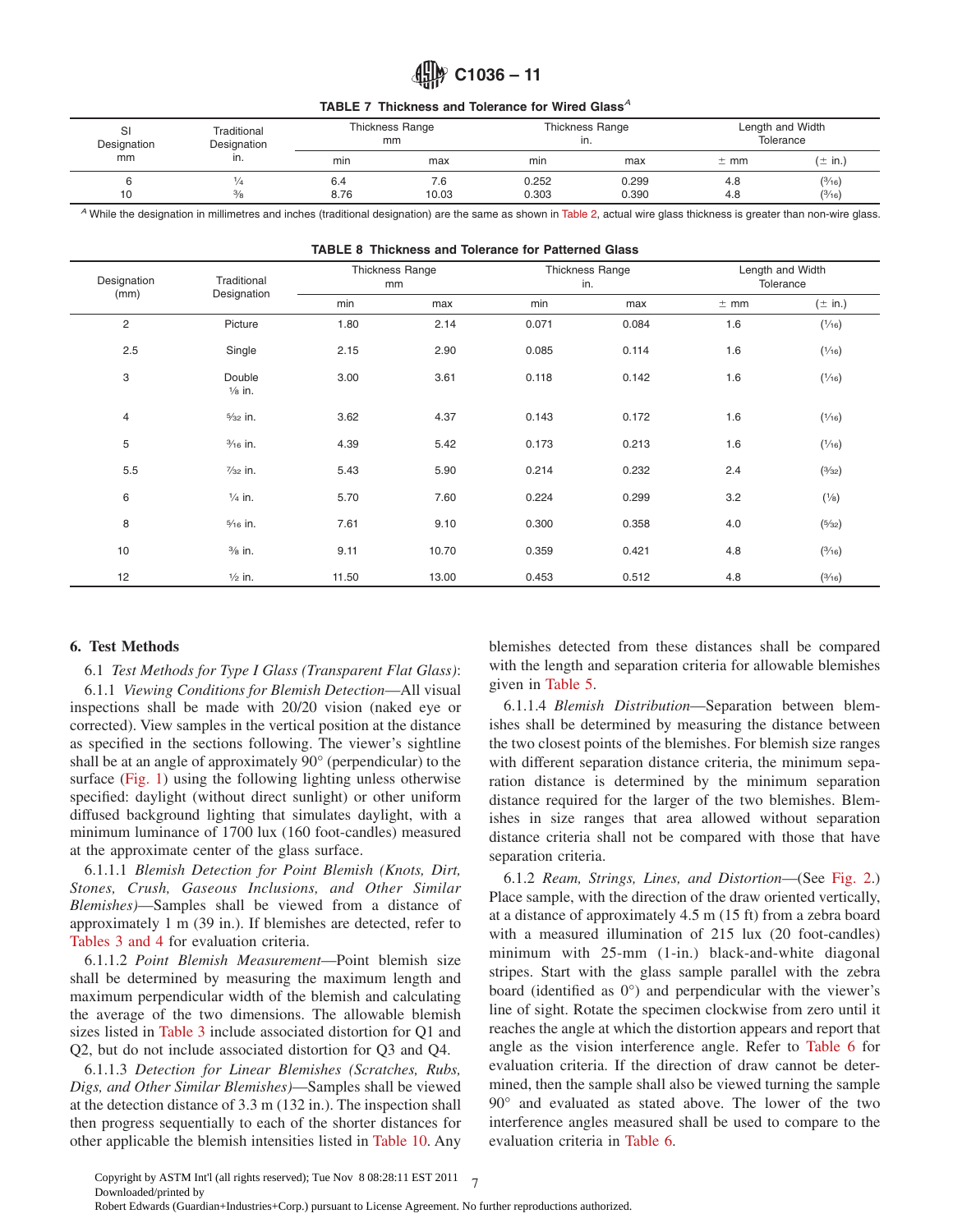<span id="page-7-2"></span>

#### **TABLE 9 Allowable Blemish Size and Distribution for Cut Size and Stock Sheet Patterned Glass***<sup>A</sup>*

| Blemish SizeA,B,C                            | Q <sub>5</sub>                            | Q <sub>6</sub>                            |
|----------------------------------------------|-------------------------------------------|-------------------------------------------|
| $mm$ (in.)                                   | Quality 5                                 | Quality 6                                 |
| < 2.50(0.10)                                 | Allowed                                   | Allowed                                   |
| $\geq$ 2.50 < 4.00                           | Allowed with a                            | Allowed with a                            |
| $\geq$ (0.10) < (0.16)                       | minimum separation<br>of 600 mm (24 in.)  | minimum separation<br>of 600 mm (24 in.)  |
| $\geq 4.00 < 6.00$<br>$\geq$ (0.16) < (0.24) | Allowed with a<br>minimum separation      | Allowed with a<br>minimum separation      |
|                                              | of 1200 mm (48 in.)                       | of 1200 mm (48 in.)                       |
| $\geq 6.00 < 8.00$                           | Allowed with a                            | Allowed with a                            |
| $\geq$ (0.24) < (0.31)                       | minimum separation<br>of 1500 mm (60 in.) | minimum separation<br>of 1500 mm (60 in.) |
| $\geq 8.00 < 10.00$                          | Allowed with a                            | Allowed with a                            |
| $\geq$ (0.31) < (0.39)                       | minimum separation<br>of 1500 mm (60 in.) | minimum separation<br>of 1500 mm (60 in.) |
| $\geq$ 10.00 < 15.00                         | Allowed with a                            | Allowed with a                            |
| $\geq$ (0.39) < (0.59)                       | minimum separation<br>of 1500 mm (60 in.) | minimum separation<br>of 1500 mm (60 in.) |
| $\geq$ 15.00 < 19.00                         | Not allowed                               | Allowed with a                            |
| $\geq$ (0.59) < (0.75)                       |                                           | minimum separation<br>of 1500 mm (60 in.) |
| > 19.00(0.75)                                | Not allowed                               | Not allowed                               |

*<sup>A</sup>* Table values are for 6.0 mm (1⁄4 in.) and less. For glass thicker than 6.0 mm (1⁄4 in.) and less than or equal to 12.0 mm (1⁄2 in.), they may contain proportionally larger blemishes for the same minimum separation distances. For example, a 12-mm Q5 sample with a blemish size of  $\geq$  20.0 < 30.0 mm, the allowable minimum separation would be 1500 mm. [Table 9](#page-7-2) does not apply to glass thicker than 12.0 mm (1/2 in.). Allowable blemishes for glass thicker than 12.0 mm (1/2 in.) shall be determined by agreement between the buyer and the seller.

<sup>B</sup> See [6.2.3](#page-7-4) for measurement of point blemishes.<br><sup>*C*</sup> Blemishes not specifically mentioned shall be compared to the blemish they most closely resemble.

#### **TABLE 10 Blemish Intensity Chart**

| <b>Detection Distance</b>   | <b>Blemish Intensity</b> |
|-----------------------------|--------------------------|
| $3.3 \text{ m}$ (132 in.)   | Heavy                    |
| 1 m $(39 in.)$              | Medium                   |
| $0.2$ m $(8$ in.)           | Light                    |
| Less than $0.2$ m $(8$ in.) | Faint                    |

6.1.3 *Dimensional Measurements*—To measure the length and width of cut size and stock sheets of flat glass, measure the perpendicular distance from edge to edge, including flares and bevels.

6.1.4 *Squareness Measurement*—After measuring the length and width for compliance with dimensional tolerance, measure the length of both diagonals (corner to corner). The difference in length between the two diagonals (D1–D2) shall not exceed the limits set forth in [Table 2.](#page-1-1)

6.1.5 *Solar/Optical Properties*—If specified, the reflectance and transmittance of glass are to be determined in accordance with [NFRC 300.](#page-0-2)

6.2 *Test Methods for Type II Glass (Wired or Patterned Glass)*:

6.2.1 *Associated Distortion and Blemish Appraisal*— Because of the variety of uses of patterned and wired glass, <span id="page-7-3"></span>specific inspection guidelines are beyond the scope of this specification. Check with the manufacturer for more information.

6.2.2 *Dimensional Measurements*—To measure the length and width of cut size and stock sheets of flat glass, measure the perpendicular distance from edge to edge, including flares and bevels. Measurements taken at any point shall meet the tolerance requirements of [Table 7](#page-6-6) or [Table 8,](#page-6-7) or both.

<span id="page-7-4"></span>6.2.3 *Point Blemish Measurement*—Point blemish size shall be determined by measuring the maximum length and maximum perpendicular width of the blemish and calculating the average of the two dimensions. The allowable blemish sizes listed in [Table 9](#page-7-2) do not include associated distortion. Glass shall be viewed at distance of 1.5 m (59 in.) normal to the glass surface with the light source approximating diffused daylight at 3 m (118 in.) behind the glass (see [Fig. 1\)](#page-3-0).

<span id="page-7-1"></span>6.2.4 *Solar/Optical Properties*—For patterned and wired glass, consult with the manufacturer when the solar and optical properties are required.

<span id="page-7-0"></span>6.2.5 *Measuring the Thickness of Patterned Glass*—The thickness of patterned glass shall be determined by measuring high point to high point to the precision and accuracy in [Table](#page-6-7) [8,](#page-6-7) using a measuring device with 19-mm  $(3/4 \text{-} \text{in.})$  diameter or greater contact surfaces. As an alternate method, the thickness may be measured using two bars with flat and parallel surfaces